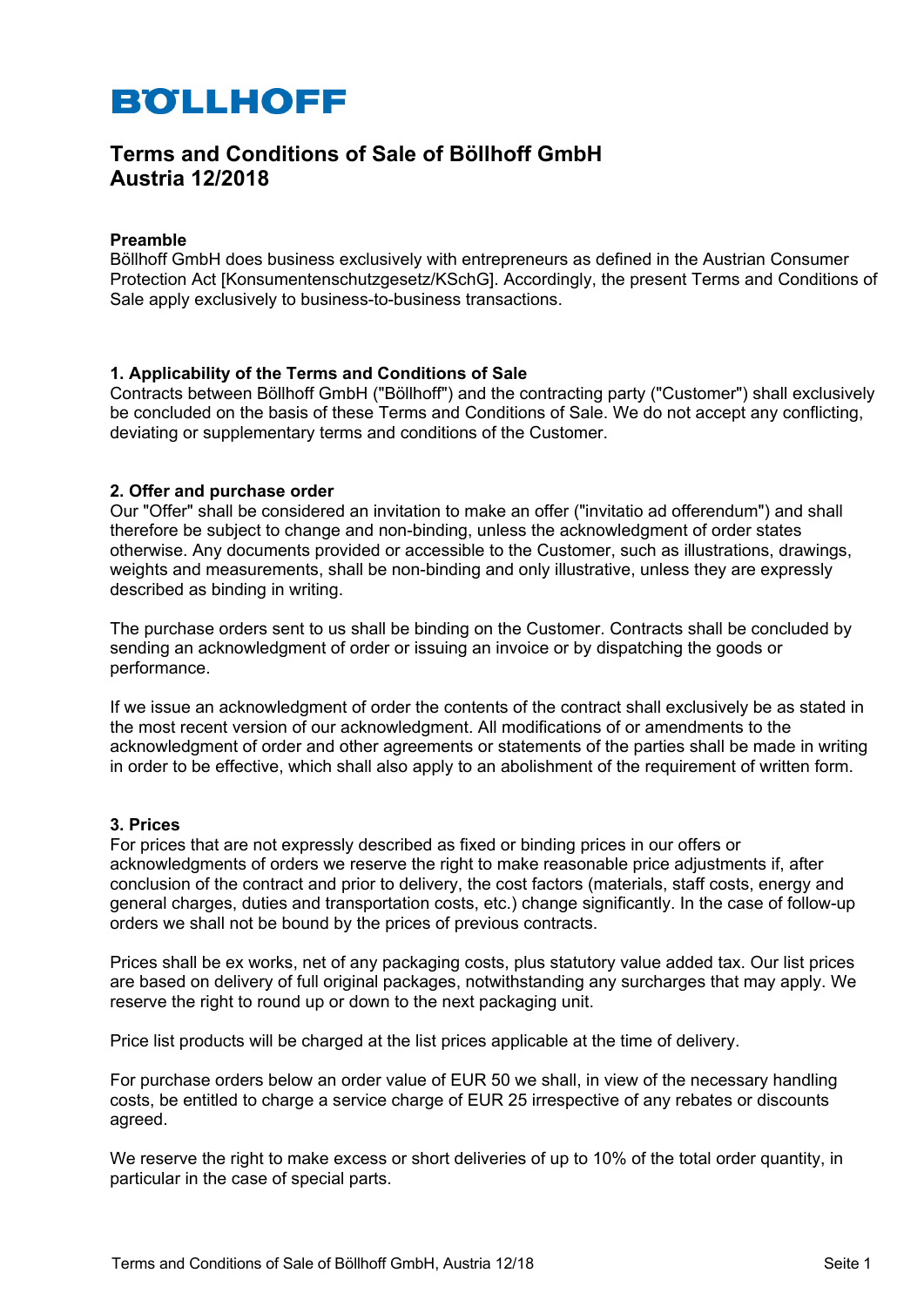# **4. Terms of payment**

Unless otherwise agreed payments shall be made within 30 days of the invoice date without any deductions; any right of set-off or to retain payment shall be excluded. We shall accept discountable bills of exchange on account of payment only upon express agreement. The validity of credit notes for bills of exchange or cheques shall always be subject to receipt and without prejudice to an earlier due date of the purchase price in the case of default on the part of the Customer. The value date shall be the day on which we are able to dispose of the equivalent. In the case of non-observance of the terms of payment or circumstances which become known to us after conclusion of the relevant contract and which are likely to reduce the Customer's creditworthiness (e.g. knowledge of pending orders for payment proceedings or institution of such proceedings, opening of insolvency proceedings against the Customer, if the prerequisites for opening of proceedings under insolvency law are fulfilled or if negative credit information becomes known) all our accounts receivable shall immediately become due irrespective of the term of accepted bills of exchange. We shall notify the Customer thereof in writing. Moreover, we shall be entitled to effect outstanding deliveries only against advance payment or provision of security and to rescind the contract after a reasonable grace period or to claim damages on the ground of non-performance.

# **5. Delivery period**

Delivery periods and dates promised by us shall always be deemed estimates and shall be nonbinding, even if that is not expressly stated. Periods shall start to run only after the agreed prerequisites for delivery have been fulfilled, if any (e.g. provision of documents, approval of specimens, agreed advance payments) and after all technical issues relating to the subject matter of the contract have been clarified.

For us to comply with our delivery obligations the Customer is required to duly fulfil his obligations in time.

In the case of a call purchase the Customer must take delivery of the goods within one year of the first delivery date confirmed by us, unless agreed otherwise.

In the case of delay in delivery on our part the Customer must grant us a reasonable grace period of at least 14 days. Upon expiration of such grace period he shall be entitled to rescind the contract to the extent that the goods have not been advised as ready for dispatch by the end of that period. Böllhoff is entitled to effect partial deliveries and early deliveries and to issue partial invoices on the same.

Claims for damages vis-à-vis us on the ground of non-performance or late performance shall be excluded, unless they are based on wilful intent or gross negligence.

# **6. Packaging and dispatch**

We shall choose the packaging to the best of our knowledge and belief unless specifically agreed in writing. We shall accept returns of used packaging at the Customer's cost.

Goods shall be dispatched ex works for the account and risk of the Customer. This shall also apply to delivery freight paid.

In the absence of special instructions we shall choose transport routes and means of transport to the best of our knowledge and belief without any liability for the cheapest and fastest mode of shipping. If, after notification that goods are ready for dispatch, goods are not called as agreed or if transport is impossible permanently or temporarily with no fault on our part, the purchase price shall become due for payment nevertheless. In that case we are entitled to store the goods at the cost and risk of the Customer at our own discretion.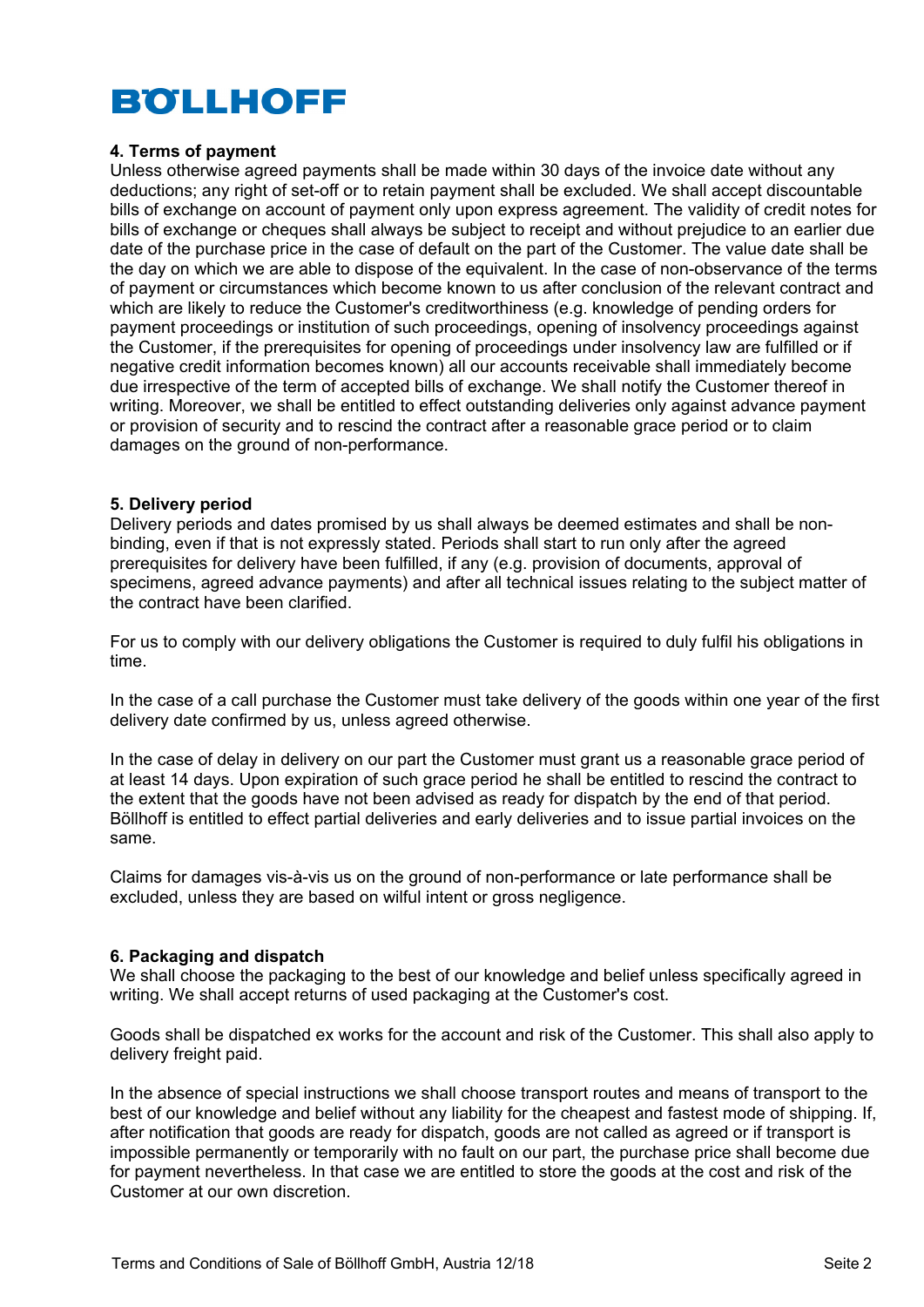# **7. Impossibility of delivery**

Business interruptions of all kinds, events of force majeure, including statutory driving bans due to smog or ozone alerts, strikes, lockouts, etc. affecting us or our suppliers and all other causes or events preventing supply, production or shipping shall lead to an extension of periods or postponement of dates for as long as the situation prevails. They shall be no "events of default" and shall not trigger the legal consequences related to such events.

# **8. Warranty and notification of defects**

Our oral or written advice on application technology, including with respect to proprietary rights of third parties, if any, shall be non-binding and shall not release the Customer from his duty to check our products for their suitability for the intended purposes and processes.

If, however, liability on our part should arise nevertheless, we shall provide compensation only as in the case of defects in quality.

Notifications of defects, in particular with respect to quality, weight or measurements, shall be subject to Section 377 and Section 378 of the Austrian Business Code [Unternehmensgesetzbuch/UGB]. Notwithstanding the foregoing, notifications of defects must be made in writing without delay and not later than within one week of arrival of the goods at the place of destination.

Any and all claims of the Customer on the ground of default may only be actively asserted by the Customer vis-à-vis Böllhoff. The due date of accounts receivable by Böllhoff shall not be postponed thereby and the Customer shall have no right to withhold, reduce or set off payments. The Customer shall in any case bear the burden to prove existence of a defect.

In the case of a defect in the goods for which we are responsible we may choose either to repair the defect or to effect substitute delivery. We shall only bear the expenses incurred to remedy the defect, in particular costs of transport, travelling, labour and materials, up to the amount of the purchase price.

All claims of the Customer's shall expire if he is in delay in his own performance obligations.

# **9. Exclusions of liability**

Claims for damages of any kind, in particular on the grounds of consequential damage or indirect damage, such as business interruption or third-party damage, shall be excluded, unless they were caused by wilful intent or gross negligence or absence of expressly promised properties. This shall not apply to personal injuries.

In the case of galvanised fasteners made of steel of property class 10.9 and higher and a surface hardness of more than 320 HV the risk of hydrogen-induced brittle fracture cannot be excluded according to the state of the art. Use of such fasteners shall thus be at the Customer's risk. We assume no liability for any damage resulting from brittle fractures, including consequential damage, and the Customer shall prove that any damage is definitely not due to use of such materials.

If they are not precluded at all claims for damages shall become time-barred 12 months after the damage and the party who caused the damage became known and in any case three (3) years after delivery or provision of the service.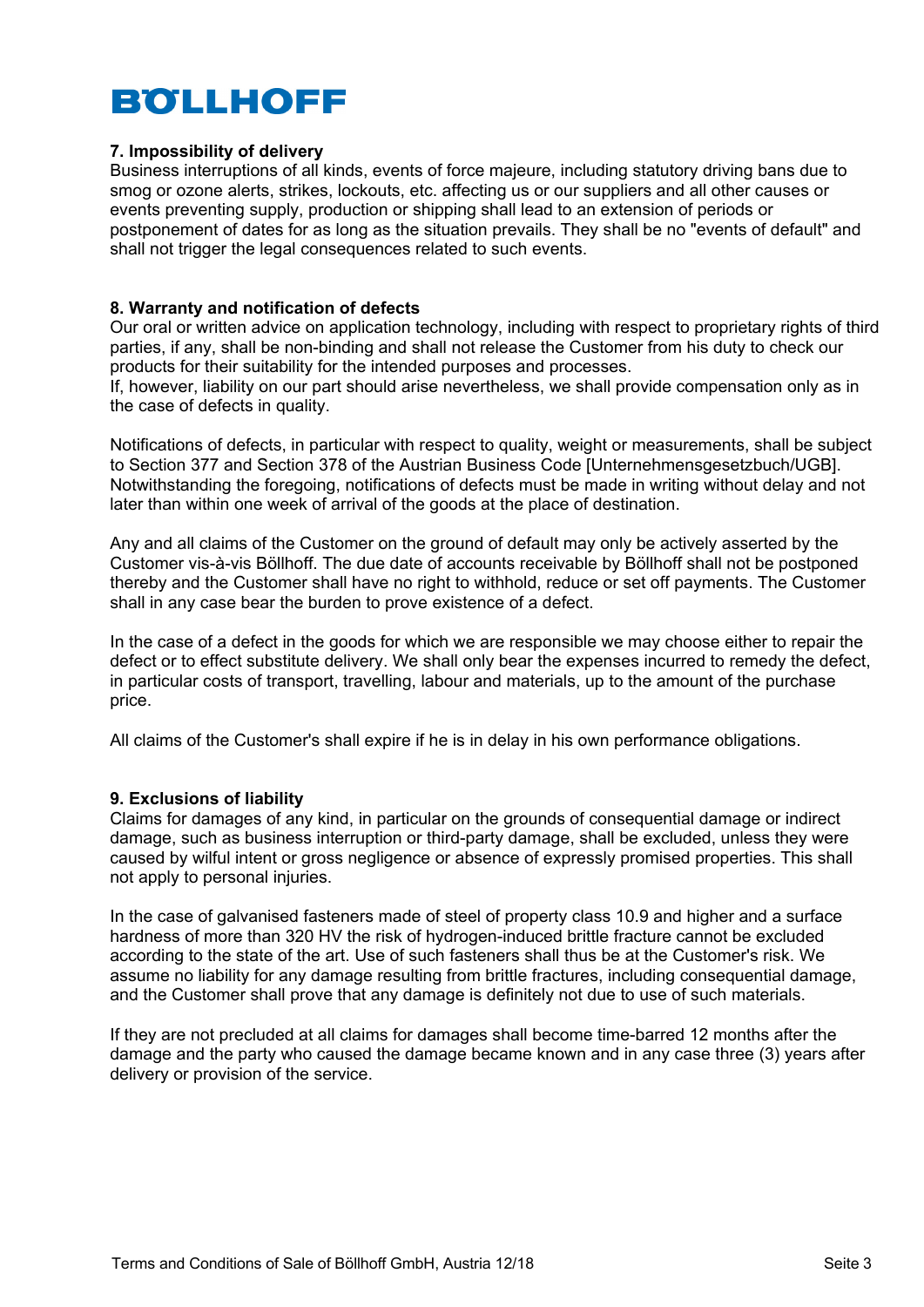# **10. Retention of title**

We shall retain title to the delivered goods until full payment. Goods the title to which has been retained may only be resold if we have been notified thereof timely in advance, including the (business) name and exact business address of the purchaser, if we agree to the resale and if the purchaser has been informed about the fact that we retain title to such goods. Any claims of the Customer arising from resale of the goods the title to which has been retained shall be assigned to us already at this point, irrespective of whether such goods are resold after they have been processed or not and whether they are resold to one or more purchasers. We are entitled to notify the third-party debtor of the assignment at any time.

In the case of late payment we are also entitled to seize, disassemble or dismantle the goods the title to which has been retained in whole or in part and to take them into our custody, even without any judicial or official order, and the Customer shall not be entitled to any claims in that connection. In particular, the Customer is obliged to grant access to his premises as necessary for that purpose and shall not impede returning of the goods.

When placing the order the Customer in advance waives his right to assert claims on account of trespass or to claim cease and desist orders. Costs incurred in connection with returning the goods shall be reimbursed by the Customer. Our other rights (cf. e.g. Clause 4) shall remain unaffected thereby.

We shall immediately be advised of any attachments of the goods by third parties. The goods shall then be taken to a place designated by us or stored at our request to protect them against additional attachments.

Retention of title shall also extend to new products originating from processing. Such processing shall be carried out by the Customer for us without any obligations whatsoever arising for us. Upon processing the Customer shall transfer to us title to the developing new products and it is at the same time agreed that he shall keep them safe for us. The foregoing shall also apply if the Customer processes or commingles them with other goods that do not belong to us, and, in the case that the goods delivered by us do not constitute the principal part, subject to the proviso that we are entitled to co-ownership of the new products in the proportion of the value of our goods the title to which has been retained to the value of the other goods at the time of processing.

If the sale occurs after our goods have been processed with other goods, the assignment shall apply to the portion of the claim corresponding to our co-ownership if the goods delivered by us do not constitute the principal part.

# **11. Place of performance**

Unless otherwise agreed the place of performance shall be our head office in Linz.

#### **12. Choice of law and place of jurisdiction**

Austrian law shall apply exclusively, and its conflict of laws rules and UN Sales Law (BGBl [Federal Law Gazette] I No. 96/1988) shall be excluded.

The place of jurisdiction for all legal disputes arising between Böllhoff and the Customer, including over conclusion of a contract and applicability of these terms and conditions, shall be the court having jurisdiction over the subject matter in Linz, Upper Austria.

We, but not the Customer, are, however, also entitled to resort to the courts having jurisdiction over the Customer's registered office.